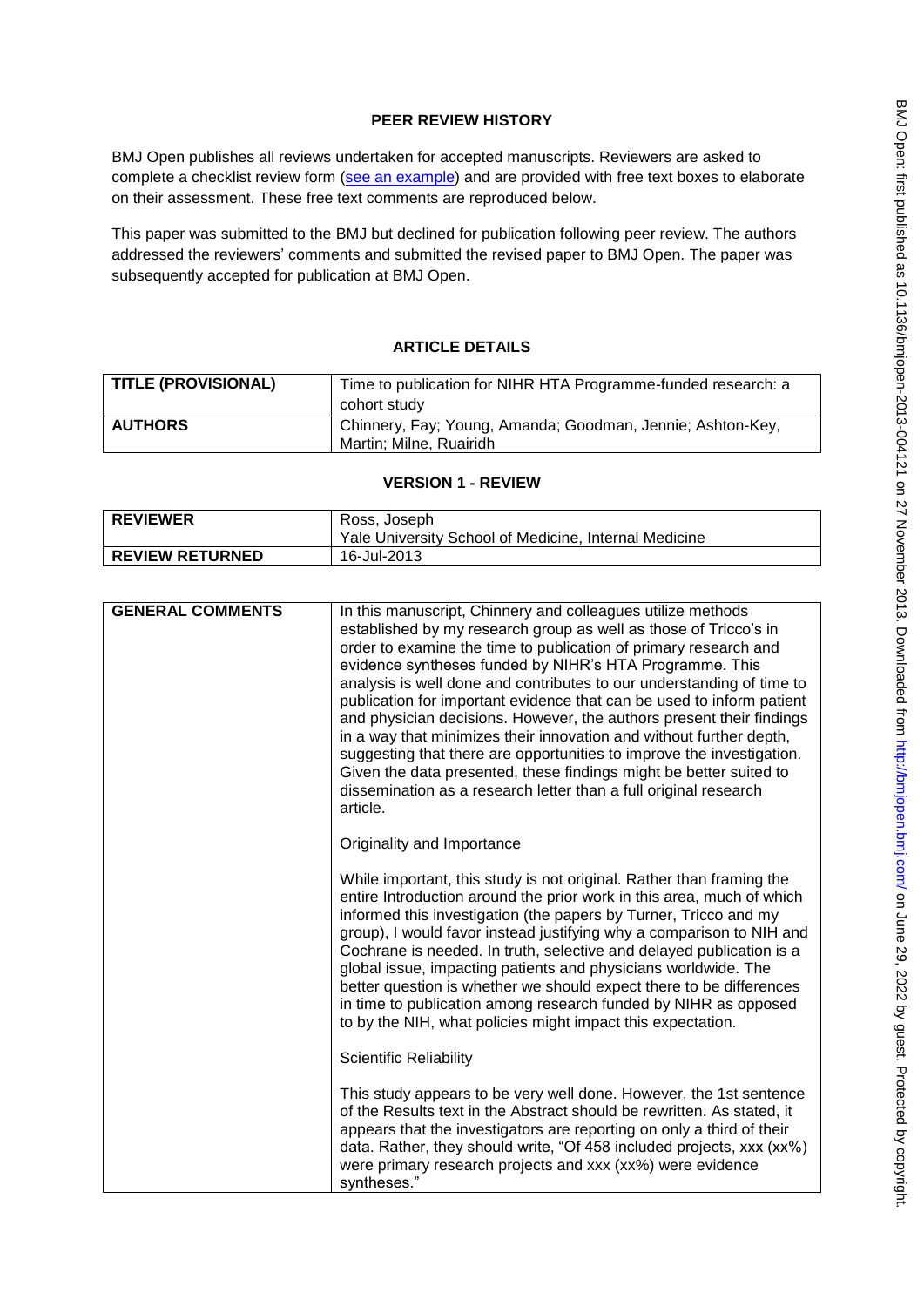| Overall Design of Study                                                                                                                                                                                                                                                                                                                                                                                                                                                                                     |
|-------------------------------------------------------------------------------------------------------------------------------------------------------------------------------------------------------------------------------------------------------------------------------------------------------------------------------------------------------------------------------------------------------------------------------------------------------------------------------------------------------------|
| I thought the investigators could have been more innovative in their<br>analyses - as written, they are simply reproducing previous<br>approaches. Were there differences in time to publication for<br>different scientific areas of focus? What about differences among<br>different universities or research groups? What led to more rapid<br>publication in an external journal as opposed to Health Technology<br>Assessment - were these all published in BMJ or Lancet and so<br>were fast-tracked? |
| My one question is why examine time to publication in both Health<br>Technology Assessment and other external journals? Since<br>publication in Health Technology Assessment constitutes formal<br>publication, in a MEDLINE-indexed journal available to the scientific<br>community, does it matter? As an American, it is not clear to me why<br>investigators are publishing in multiple journals. Wouldn't publication<br>in one disqualify publication in another?                                    |
| Methods                                                                                                                                                                                                                                                                                                                                                                                                                                                                                                     |
| It would be helpful to know more about the sample being studied.<br>What diseases are these studies and syntheses focused on? How<br>many were co-funded by industry? How many of the clinical<br>research studies were single site versus multisite? How many were<br>examining therapeutic interventions versus diagnostic tests versus<br>epidemiology studies? Was most of this work done by investigators<br>at a few universities and colleges, in the UK versus Wales or<br>Ireland?                 |
| Specific comment: Information about the journal Health Technology<br>Assessment does not belong in the Methods.                                                                                                                                                                                                                                                                                                                                                                                             |
| Specific comment: As this is a stand-alone paper, I would provide<br>further description of the sample construction used by Turner - it's<br>not clear without going to the cited paper what projects were<br>included in the larger sample and how generalizable the sample<br>might be.                                                                                                                                                                                                                   |
| Specific comment: Which (and how many) members of the project<br>team abstracted all of the relevant information, including project<br>dates. We have found this information can be complicated to<br>abstract and requires validation.                                                                                                                                                                                                                                                                     |
| <b>Results</b>                                                                                                                                                                                                                                                                                                                                                                                                                                                                                              |
| Specific comment: The presentation of the Results is a bit confusing.<br>I would suggest modifying the language to state "the median time to<br>any publication was xx months, xx months for publication as a<br>monograph in Health Technology Assessment and xx months for<br>publication in any other external journal".                                                                                                                                                                                 |
| Specific comment: The median times to publication are provided, but<br>I would also suggest including IQR or Ranges.                                                                                                                                                                                                                                                                                                                                                                                        |
| Specific comment: The investigators describe medians, but<br>frequently use the language 'on average'; this should be avoided.                                                                                                                                                                                                                                                                                                                                                                              |
| Interpretation and Conclusions                                                                                                                                                                                                                                                                                                                                                                                                                                                                              |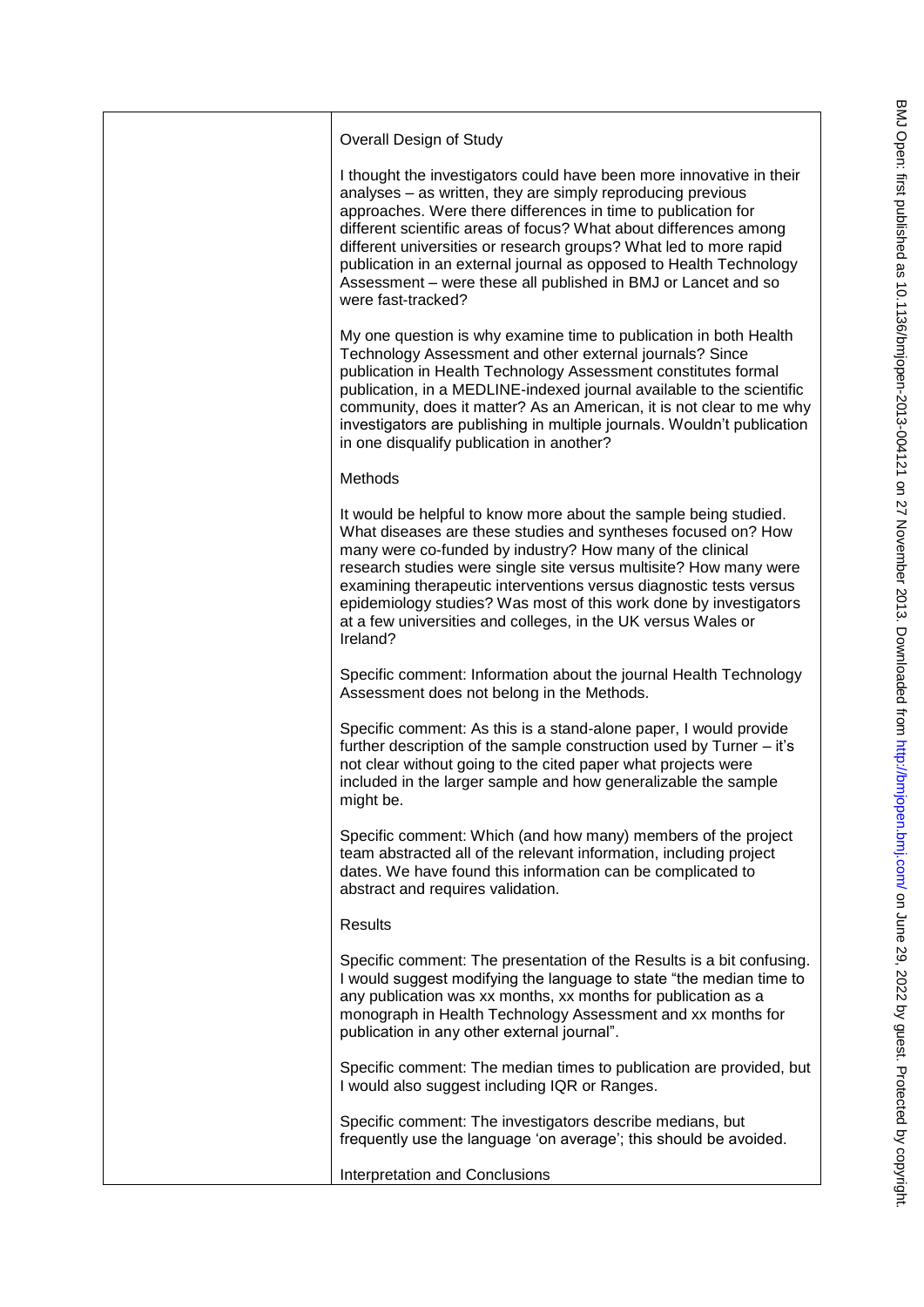| j                                                                                                                                                                                                                              |
|--------------------------------------------------------------------------------------------------------------------------------------------------------------------------------------------------------------------------------|
|                                                                                                                                                                                                                                |
| ì                                                                                                                                                                                                                              |
|                                                                                                                                                                                                                                |
|                                                                                                                                                                                                                                |
| ١                                                                                                                                                                                                                              |
| ١                                                                                                                                                                                                                              |
|                                                                                                                                                                                                                                |
| - Chance on Indianapolitation of the Chance Indian South College Collors Controlled Controlled College College College College College College College College College College College College College College College College |
|                                                                                                                                                                                                                                |
|                                                                                                                                                                                                                                |
|                                                                                                                                                                                                                                |
|                                                                                                                                                                                                                                |
|                                                                                                                                                                                                                                |
| 5                                                                                                                                                                                                                              |
| $\ddot{\phantom{a}}$                                                                                                                                                                                                           |
|                                                                                                                                                                                                                                |
|                                                                                                                                                                                                                                |
|                                                                                                                                                                                                                                |
|                                                                                                                                                                                                                                |
|                                                                                                                                                                                                                                |
|                                                                                                                                                                                                                                |
|                                                                                                                                                                                                                                |
|                                                                                                                                                                                                                                |
| <b>2013-00/1121 00 27 NL</b>                                                                                                                                                                                                   |
|                                                                                                                                                                                                                                |
|                                                                                                                                                                                                                                |
|                                                                                                                                                                                                                                |
|                                                                                                                                                                                                                                |
|                                                                                                                                                                                                                                |
|                                                                                                                                                                                                                                |
|                                                                                                                                                                                                                                |
|                                                                                                                                                                                                                                |
| ,<br>,                                                                                                                                                                                                                         |
|                                                                                                                                                                                                                                |
| ,<br>,<br>,<br>,<br>,<br>,                                                                                                                                                                                                     |
|                                                                                                                                                                                                                                |
|                                                                                                                                                                                                                                |
|                                                                                                                                                                                                                                |
|                                                                                                                                                                                                                                |
| )<br>}<br>}                                                                                                                                                                                                                    |
|                                                                                                                                                                                                                                |
|                                                                                                                                                                                                                                |
|                                                                                                                                                                                                                                |
| ug//cu                                                                                                                                                                                                                         |
|                                                                                                                                                                                                                                |
|                                                                                                                                                                                                                                |
|                                                                                                                                                                                                                                |
|                                                                                                                                                                                                                                |
|                                                                                                                                                                                                                                |
|                                                                                                                                                                                                                                |
|                                                                                                                                                                                                                                |
|                                                                                                                                                                                                                                |
|                                                                                                                                                                                                                                |
|                                                                                                                                                                                                                                |
|                                                                                                                                                                                                                                |
|                                                                                                                                                                                                                                |
| ١<br>I                                                                                                                                                                                                                         |
|                                                                                                                                                                                                                                |
|                                                                                                                                                                                                                                |
| $\frac{1}{2}$                                                                                                                                                                                                                  |
|                                                                                                                                                                                                                                |
|                                                                                                                                                                                                                                |
|                                                                                                                                                                                                                                |
| ļ                                                                                                                                                                                                                              |
| ł<br>I                                                                                                                                                                                                                         |
|                                                                                                                                                                                                                                |
| J<br>١                                                                                                                                                                                                                         |
|                                                                                                                                                                                                                                |
|                                                                                                                                                                                                                                |
|                                                                                                                                                                                                                                |
|                                                                                                                                                                                                                                |
|                                                                                                                                                                                                                                |
|                                                                                                                                                                                                                                |
|                                                                                                                                                                                                                                |
| ٦<br>I<br>٦                                                                                                                                                                                                                    |

| I was impressed by the relatively rapid dissemination of findings<br>among research funded by the NIHR – what can other funders learn<br>from this success? |
|-------------------------------------------------------------------------------------------------------------------------------------------------------------|
|-------------------------------------------------------------------------------------------------------------------------------------------------------------|

| <b>REVIEWER</b>        | Grant, Sean<br>University of Oxford, Centre for Evidence-Based Intervention |
|------------------------|-----------------------------------------------------------------------------|
| <b>REVIEW RETURNED</b> | 04-Sep-2013                                                                 |

| <b>GENERAL COMMENTS</b> | This manuscript describes a retrospective cohort study that<br>assesses the time-to-publication of primary research and evidence<br>syntheses funded by the NIHR HTA in the Health Technology<br>Assessment journal and in external journals.                                                                                                                                                                                                                                                                                                                                                                                                                                                                                                                                                                                                                                                                                                                                        |
|-------------------------|--------------------------------------------------------------------------------------------------------------------------------------------------------------------------------------------------------------------------------------------------------------------------------------------------------------------------------------------------------------------------------------------------------------------------------------------------------------------------------------------------------------------------------------------------------------------------------------------------------------------------------------------------------------------------------------------------------------------------------------------------------------------------------------------------------------------------------------------------------------------------------------------------------------------------------------------------------------------------------------|
|                         | This study adds to the published literature by building on a previous<br>study (Turner et al. 2013-Ref 7) that assessed the publication rate<br>of studies funded by the NIHR HTA programme. The current study<br>assesses a sub-sample of the Turner study: those research projects<br>registered in the NIHR research programmes database that planned<br>to submit their draft final report to the HTA journal on/before 9<br>December 2011. In addition to providing the publication rate of this<br>sub-sample (Turner provided overall rates), the authors of the<br>current study also provide original data concerning the median time-<br>to-publication and the publication rate at 30 months of this sub-<br>sample. The authors helpfully provide this data for evidence<br>syntheses and primary research/trials separately (as well as the<br>whole sample), and for publication in the HTA journal and external<br>journals separately (as well as the whole sample). |
|                         | This work addresses an important topic on which general readers<br>could benefit from more data. The publication practices and biases<br>that this study aims to investigate are prevalent in the research<br>community, so I welcome the opportunity for "researcher-readers" to<br>further understand via new empirical data the implications of the<br>current health research publication process. These publication<br>practices and biases are also of direct consequence to health policy<br>and practice, and particularly so for this study sample, as it consists<br>of government-funded, applied research that is intended to inform<br>the UK NHS and other health services.                                                                                                                                                                                                                                                                                            |
|                         | Given the importance and potential use of new data in this area,<br>there are some methodological items in line with the STROBE<br>guidelines for observational research that should be addressed<br>before revisiting the decision to publish this manuscript. I have listed<br>these items in order as they appear in the manuscript.                                                                                                                                                                                                                                                                                                                                                                                                                                                                                                                                                                                                                                              |
|                         | The introduction section could benefit from a few quick clarifications<br>of the specific research questions or hypotheses of the study. The<br>authors state that the objective of this study is to determine time-to-<br>publication for this sub-sample of HTA-funded research. However,<br>there is no mention of the other purposes of this study (as judged by<br>the analyses): i.e., to investigate the overall publication rate and the<br>publication rate at 30 months of this sub-sample. The authors also<br>state that the aim of the study is to "compare time to publication with<br>other public sector funders." I am not sure whether this is<br>appropriate to explicitly report as a study objective, as the authors                                                                                                                                                                                                                                            |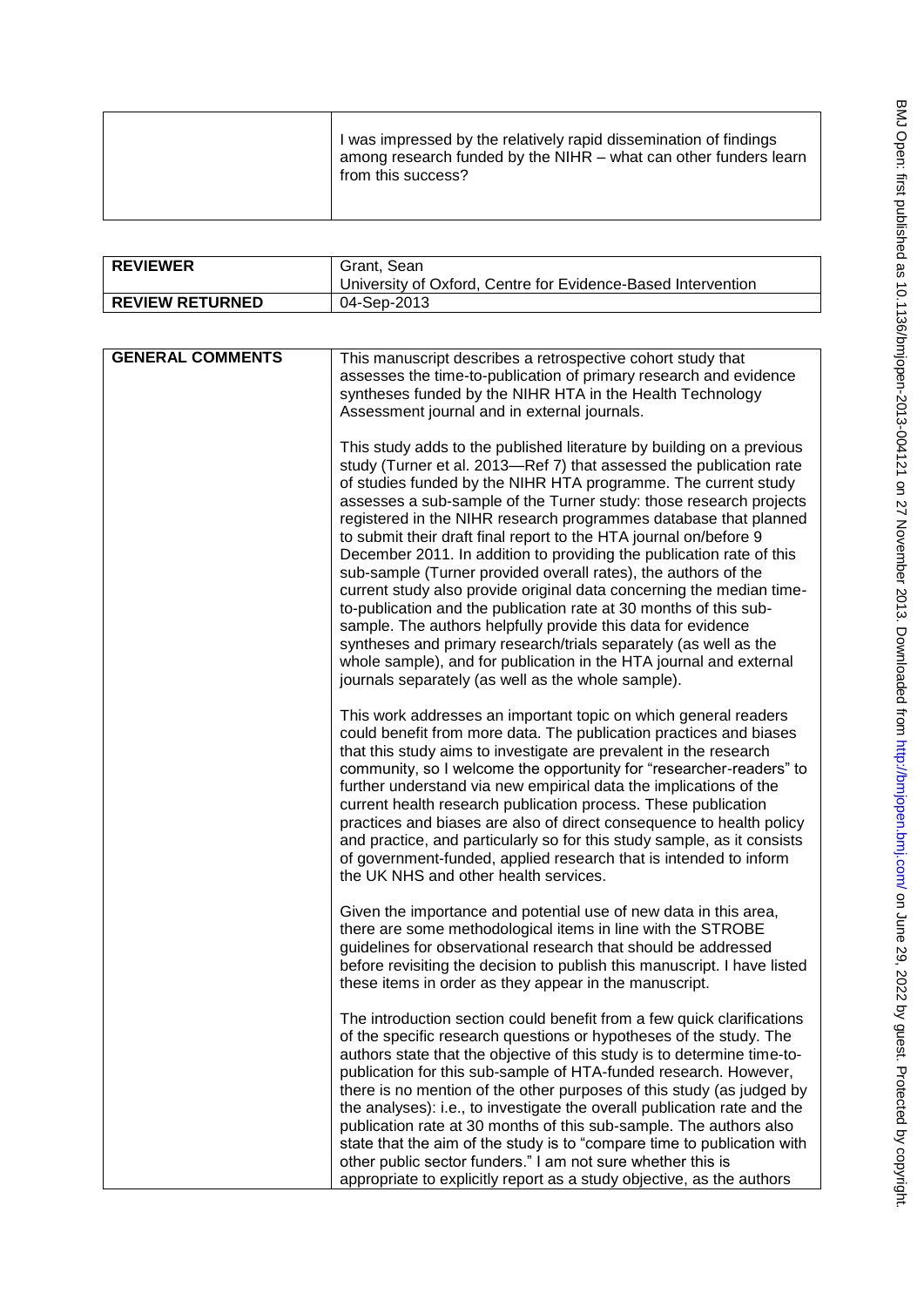do not analyse time-to-publication of other funders themselves, but rather compare the results of their analyses on HTA research to the results of other studies that also have different time frames and different methodologies. As the methods of this study are designed only to assess publication rates for this sub-sample of NIHR HTAfunded research, the reported study objectives should reflect only this, and comparisons of the results of this study to the results other studies should more appropriately be moved from the results section to the discussion section.

Regarding the overall study design, I am not sure whether "retrospective cohort" is an appropriate label for this study given what appear to be the actual analyses of interest. In a retrospective cohort study, researchers investigate "participants" (which, for this study, are HTA-funded research projects) in which an exposure was either present or absent to see whether this presence or absence leads to differences in the outcome of interest. As such, I take the "exposure" for the current study to be the type of research: primary research vs. evidence syntheses. While these data are analysed and reported separately, the introduction and discussion do not explicitly discuss how time-to-publication may differ between the two and why this matters. Instead, the comparison of interest appears to be between the overall sub-sample of this study and the samples of studies about other public sector funders. The authors should either provide more explication of the importance of the comparison between primary research vs. syntheses (e.g., when citing the Turner and Tricco studies in the introduction), or perhaps label the study as a cross-sectional analysis with sub-group analyses (like the Ross 2012 study cited).

A serious concern that I have about the methods is how the authors located publications of HTA funded research in external journals. The authors state that they searched the HTA journal website for the online publication date of the first report of all projects in an external journal. As they themselves note in the discussion, this could significantly underestimate the publication rate and median time-topublication in other journals. Without running searches in other databases, searching trial registries, looking at researchers' CVs/bios, etc., the authors of this article are entirely relying on the authors of other studies to report external publication to HTA. Consequently, I am apprehensive as to whether the data provided about external publications is accurate or is rather an artifact of the study methods. For example, this search strategy could be is one of the reasons why a main comparison of the retrospective cohort method—median time-to-publication of evidence syntheses in HTA vs. external journals—was not possible: the authors note in the discussion that preliminary work has found PIs to under-report their external publications by 15.8%. If the current study methods yielded 99 evidence syntheses published in external journals, and such publication is under-reported by 15.8% according to previous estimates, than the 99 found is really 84.2% of the 118 external evidence synthesis publications "out there." As  $118 = 52.9\%$  of the total number of evidence syntheses in this sub-sample, the study methods could have prevented a key analysis in this paper (e.g., comparing median time-to-publication of syntheses in HTA vs. other journals) if the under-reporting estimate is accurate. This problem is doubly confounded by the authors' note in the discussion "strengths and limitations" section that they may also be underestimating how long HTA-funded studies take to publish overall due to exclusion of older projects. If the authors are underestimating both how long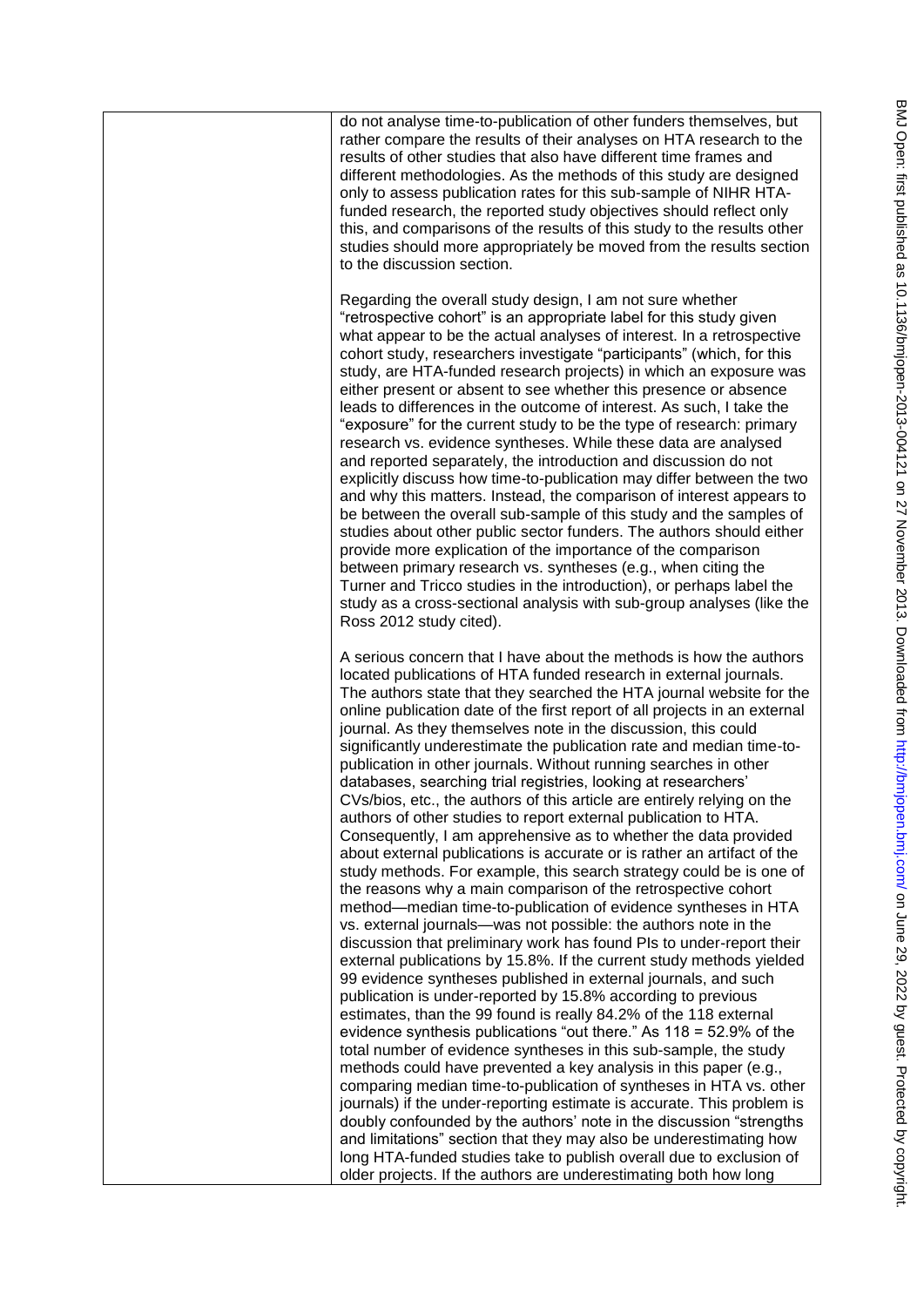| HTA-funded research takes to publish overall AND how many<br>external pubs there are, then there is the further possibility that<br>conclusion that NIHR HTA-funded research is promptly published,<br>and the HTA journal a reason for this, are artifacts of study methods.                                                                                                                                                                                                                                                                                                                                                                                                                                                                                                                                                                                                                                                                                                                                                                                                                                                                                                                                                                                                                                                                                                                                                      |
|------------------------------------------------------------------------------------------------------------------------------------------------------------------------------------------------------------------------------------------------------------------------------------------------------------------------------------------------------------------------------------------------------------------------------------------------------------------------------------------------------------------------------------------------------------------------------------------------------------------------------------------------------------------------------------------------------------------------------------------------------------------------------------------------------------------------------------------------------------------------------------------------------------------------------------------------------------------------------------------------------------------------------------------------------------------------------------------------------------------------------------------------------------------------------------------------------------------------------------------------------------------------------------------------------------------------------------------------------------------------------------------------------------------------------------|
| In the methods "data analysis" section, the authors note that the<br>cumulative percentage of HTA-funded studies published in the HTA<br>journal series was compared to other peer-reviewed journals.<br>However, no formal statistical analyses of such a nature were done,<br>like they were with the median time-to-publication Mann-Whitney U<br>tests. The authors should either change this claim or perhaps<br>perform Chi2 analyses to indicate whether publication rates differ by<br>type of project, journal outlet, and overall vs. 30-day benchmarks.                                                                                                                                                                                                                                                                                                                                                                                                                                                                                                                                                                                                                                                                                                                                                                                                                                                                 |
| In the results and figure 1, it would be helpful for the authors to<br>differentiate between and specifically refer to the numbers of studies<br>potentially eligible, examined for eligibility, confirmed eligible,<br>included in the study, and analysed. For example, the beginning of<br>the results text says that the authors "identified 458 projects for<br>inclusion in our analyses", which sounds like 458 studies were<br>analysed, when 378 were analysed but 458 were eligible.                                                                                                                                                                                                                                                                                                                                                                                                                                                                                                                                                                                                                                                                                                                                                                                                                                                                                                                                     |
| In the results "primary research" section, please provide the inter-<br>quartile range for all medians. It is particularly important to provide<br>this variance data in this section, as the data disaggregated by<br>monograph vs. external journal have higher medians than the<br>median when they are combined. At the moment, I am also unclear<br>how the data from Table 1 reported in this section are organised:<br>perhaps this could be organised more clearly? For example, the<br>authors could report the data for primary research overall, then trials,<br>and then "other" research; or the authors could report median time-<br>to-publication data, then the publication rate at 30 months, and then<br>the publication rate overall. Lastly, if extracted, there are a few other<br>pieces of data congruent with the study aims that would be<br>interesting to know to contextualise results: i.e., (1) how many<br>publications are published in both HTA/other journals vs. just HTA<br>vs. just other journals at 30 months and overall, and (2) the data for<br>"other primary research" as is reported for "trials". I understand that<br>these data may not have been collected, there are page limits to the<br>manuscript, and/or the authors may rightfully reply that this data is<br>not relevant, yet I thought I should flag my interest in this data while<br>reading the paper just in case. |
| In the discussion "comparison with other studies" section, the<br>authors note a new study indicating more prompt publication of NIH-<br>funded trials in recent years. In light of this, the authors need to be<br>more cautious about how they compare their results to NIH-funded<br>trials. Throughout, it would be more accurate to nuance claims by<br>saying HTA-funded research is prompt "in comparison with other<br>public sector funders" and that there is a possibility that newer<br>trials/reviews overall (i.e., HTA funded or otherwise) may be<br>improving publication practices in light of CONSORT, AllTrials,<br>PROSPERO, etc.                                                                                                                                                                                                                                                                                                                                                                                                                                                                                                                                                                                                                                                                                                                                                                             |
| In the discussion, the authors should also comment on how NIHR<br>HTA funding and Health Technology Assessment guidelines might<br>lead to the observed results: e.g., the requirement to submit final<br>reports within 14 days of project completion, need to retain copyright<br>(which other journals might not like), average time from submission<br>to publication $= 40$ weeks, etc., are important to know in order to                                                                                                                                                                                                                                                                                                                                                                                                                                                                                                                                                                                                                                                                                                                                                                                                                                                                                                                                                                                                    |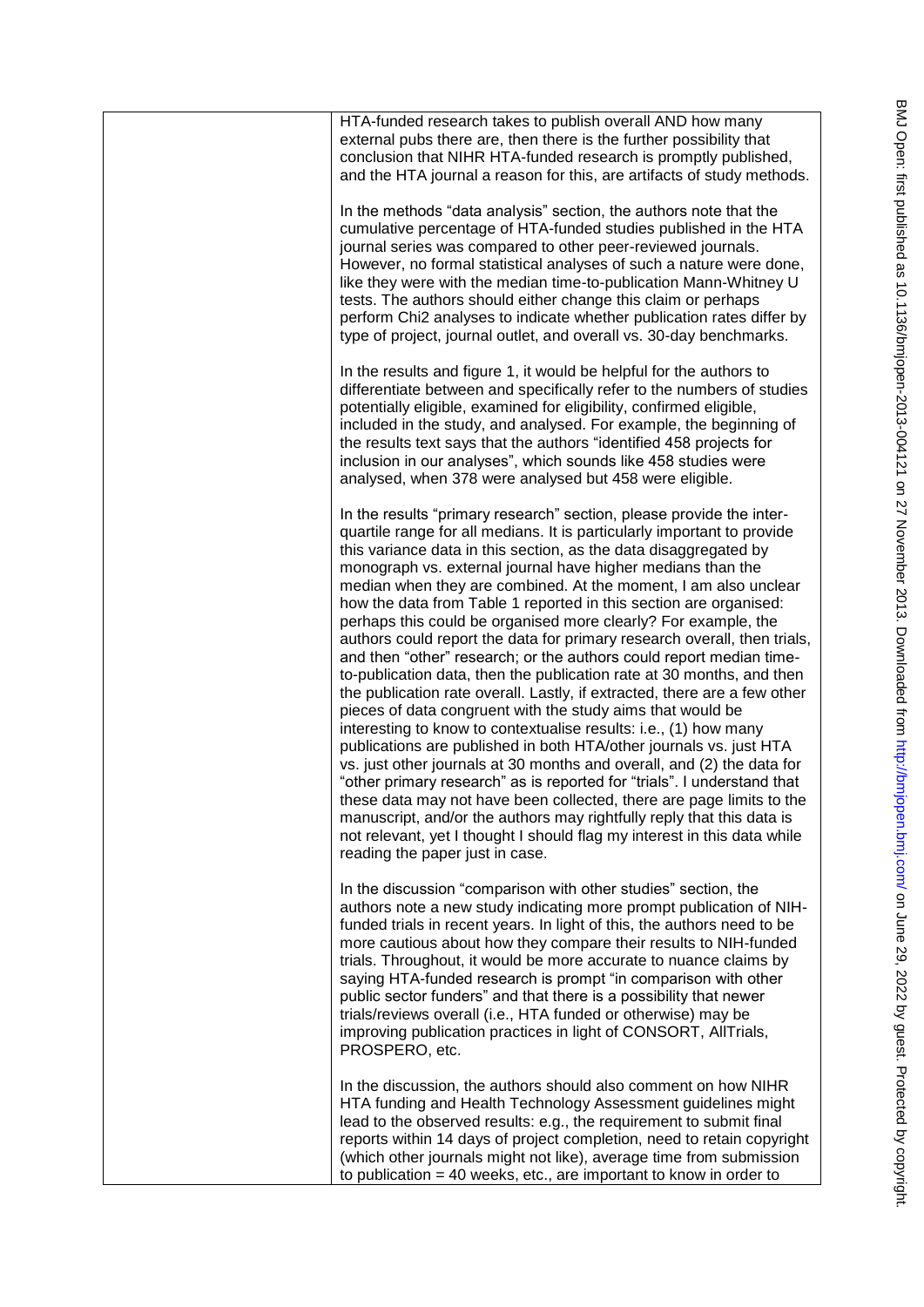contextualise results and provide possible mechanisms for the findings that other groups (e.g., NIH, Cochrane) can adopt. The researchers note in the "conclusion and recommendations" section that "researchers are contractually obliged to publish their findings in full": are there any other HTA policies worth noting? E.g., do researchers have to publish in HTA before other journals? I am also not sure of the authors claim that the HTA journal series "provides a means of publication for those projects that would not otherwise reach the public domain", as authors may not be publishing as much in external journals because they have to publish in HTA. A valid question for the authors to address here is: if HTA didn't exist, would the authors publish elsewhere because they want a publication for their research and didn't already have to publish a full monograph in HTA? As the authors themselves note in the introduction, many authors see their duty to the public as ending with the final report. Due to the lengthiness of HTA reports, some authors might stop with the HTA journal when they otherwise would have published elsewhere. I whole-heartedly agree that the HTA monograph series is valuable, particularly in providing open access and more comprehensive reporting than the vast majority of external journals allow, but I am not sure the claim that "projects ... would not otherwise reach the public domain" is accurate. In the discussion "implications" section, given the general audience of BMJ, the authors might consider the audience-dependent definitions of "laudable"/"prompt" given the lack of an objective or a priori standard for time-to-publication and publication rates. As a researcher, I agree that the data for NIHR HTA-funded research is laudable and prompt compared to the data about NIH-funded trials (from the Ross 2012 study) and Cochrane reviews, though policymakers and practitioners may think that (in trials for example) waiting over two years from project completion to publication is a long time for these data to reach the public. Moreover, the Ross 2013 study indicates that NIH-funded trials may be published more quickly now. I think it is worth noting this context throughout the discussion section and perhaps commenting on whether the data from this study further indicate that health research in general needs to work on quickening the processes of making scientific data available to the public. Overall I think that this study could provide new, important empirical data for a general health research audience. The above points about study methods should be addressed before publication of this information is further considered. Stylistic comments: - In the section "What is already known in this topic" (and the rest of the article), please report the median time to publication in Cochrane reviews in months rather than years, as the NIH data is reported in months, and the data this study adds are also reported in months. There should be consistency in reporting of measurement units throughout the paper to facilitate comparisons. - In the abstract "results" section, please report the number of trials,

as is done for primary research projects and evidence syntheses. Please report all "months" data consistently to one decimal point (this should also be done for the rest of the article: this inconsistency occurs in the introduction, results, and discussion). Also provide the exact percent for evidence syntheses published in an external journal rather than stating "fewer than half did".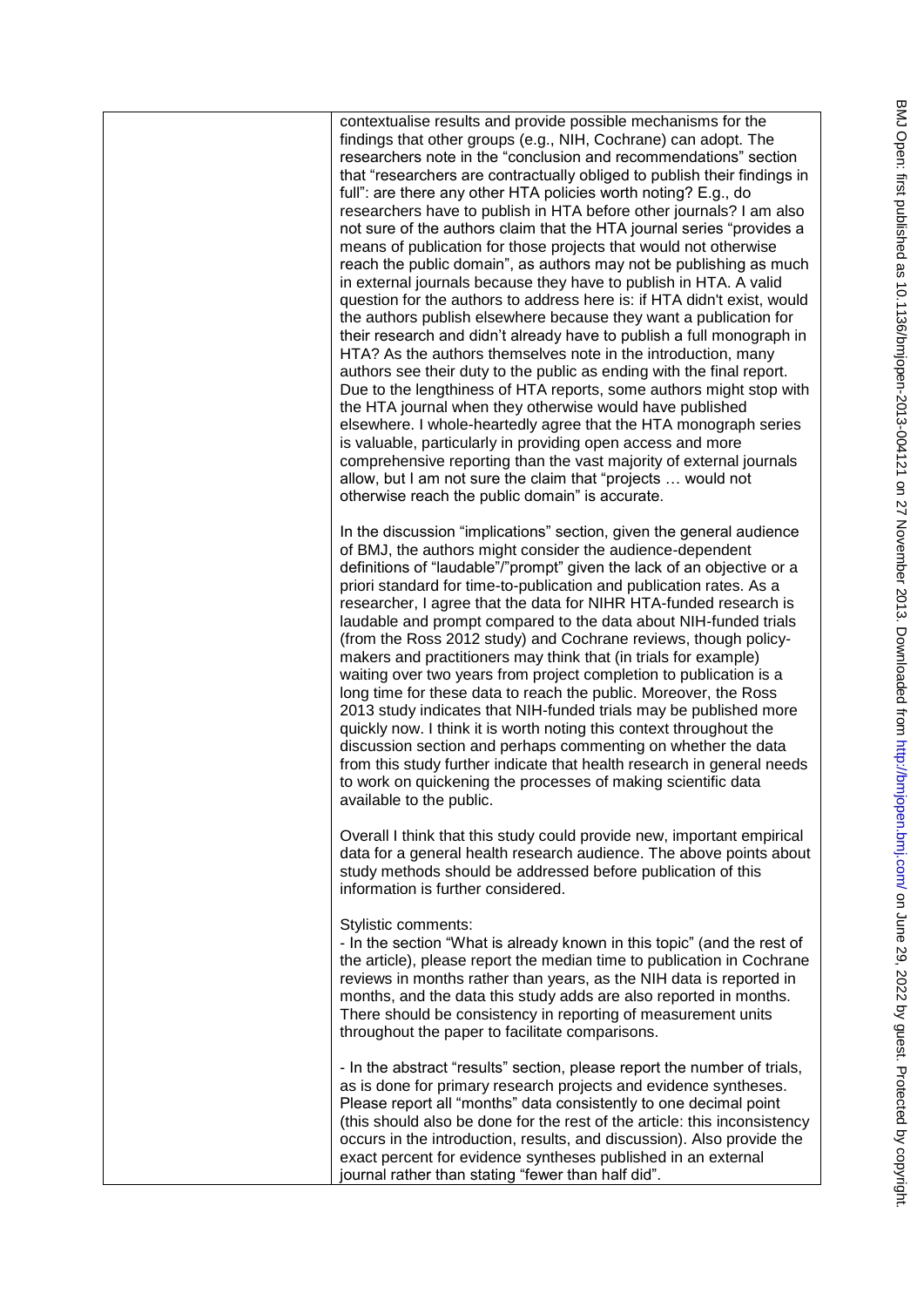| - In the introduction, Reference 3 is from 1987, which is outdated<br>considering the vast changes in publication practices over the last<br>15 years. Is there a more up-to-date reference to use instead?                                                                                                                                                                                                                                                                                                                                                                                                                                                                                                      |
|------------------------------------------------------------------------------------------------------------------------------------------------------------------------------------------------------------------------------------------------------------------------------------------------------------------------------------------------------------------------------------------------------------------------------------------------------------------------------------------------------------------------------------------------------------------------------------------------------------------------------------------------------------------------------------------------------------------|
| - In the methods "data source" section, please update the data about<br>the HTA journal to reflect the 2012 JCR, which is now out and was<br>available when the paper was submitted (study submitted 5 July<br>2013; 2012 JCR published 20 June 2013).                                                                                                                                                                                                                                                                                                                                                                                                                                                           |
| - In the methods "cohort sample" section, could the authors please<br>add a note explaining how one knows whether projects planned to<br>submit their draft final report on/before 9 December 2011? Is there a<br>section about this in the NIHR research programmes database?                                                                                                                                                                                                                                                                                                                                                                                                                                   |
| - In the methods "data analysis" section, there is a run on sentence:<br>"compared to other peer reviewed journals, time to publication".                                                                                                                                                                                                                                                                                                                                                                                                                                                                                                                                                                        |
| - In the results "primary research" section, please provide the full<br>data for the Mann-Whitney U test rather than just the p-value, for<br>example "U(df) = u value, $Z = z$ value, p value".                                                                                                                                                                                                                                                                                                                                                                                                                                                                                                                 |
| - In the results "evidence synthesis" section, I think it would help<br>clarify why Table 2 has a cell missing by adding a clause like "fewer<br>than 50% of evidence synthesis projects publish in other peer-<br>reviewed journals, so it was not possible to test for statistical<br>significance." I was confused at first as to why Table 2 had that<br>missing cell.                                                                                                                                                                                                                                                                                                                                       |
| - In the discussion "comparison with other studies section", there are<br>a few typos: "Sixty-eight per cent" should be "68%" to be consistent<br>with rest of paragraph, and "Cochrane reviews have a median time<br>to publication is 29 months" should change "is" to "of".                                                                                                                                                                                                                                                                                                                                                                                                                                   |
| - In the discussion, should the statement "The median time to<br>publication in the monograph and an external journal could only be<br>compared for primary research (as over half of the evidence<br>syntheses do not have a recorded external publication)" be moved<br>from the "implications" to "strengths and limitations" section? As the<br>purpose of the article (according to the title) is to investigate time-to-<br>publication, this strikes me as a limitation that requires further<br>discussion rather than an implication.                                                                                                                                                                   |
| - Throughout the manuscript, could the authors please italicise HTA<br>when they are referring to the journal to avoid confusion?                                                                                                                                                                                                                                                                                                                                                                                                                                                                                                                                                                                |
| - In Figure 1, the authors should add two more boxes for<br>clarification: "Total Primary Research in Cohort = 184" and "Total<br>Evidence Syntheses in Cohort = 274".                                                                                                                                                                                                                                                                                                                                                                                                                                                                                                                                           |
| - In Table 1, a bit of re-formatting could make the table easier to<br>scan. For example, the authors could remove the row that says<br>"Number of studies (in the cohort)" and instead change the top row<br>to "Primary research ( $n = 155$ )" and "Trials ( $n = 126$ )". Glancing over<br>the first row as it stands, it is easy to confuse that all 155 studies<br>have been published in the HTA and an external journal. The<br>authors could also collapse the second and third rows to read<br>"Number of studies published (%)", and columns to therefore read<br>"144 (92.9%)", "137 (88.4%)", etc-same change for bottom two<br>rows as well. I also ask for consistent use of decimal places (some |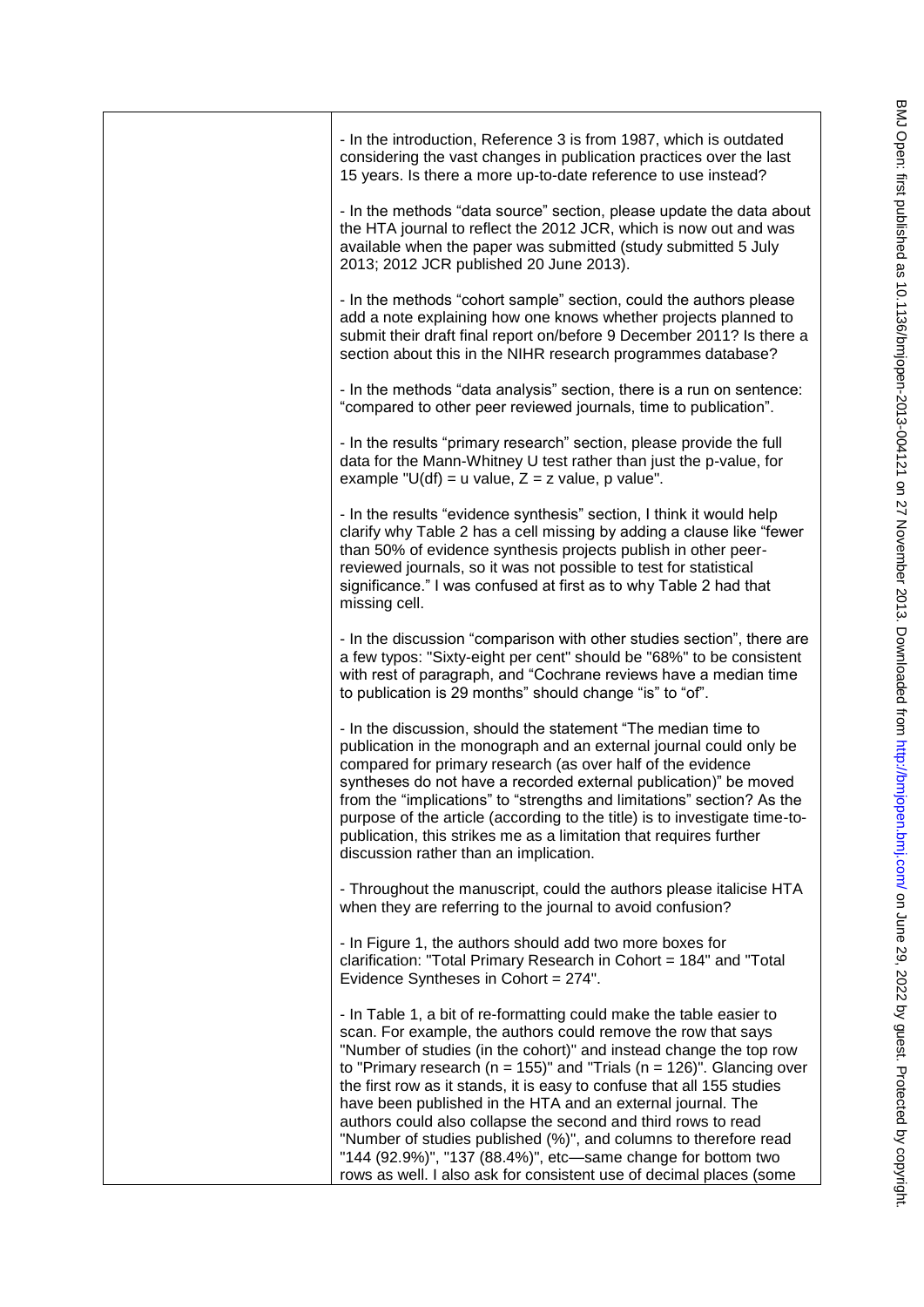| months don't have a decimal place and others do). If 23.0, then say<br>23.0 not 23, or change the months with decimal places to be<br>rounded up. If rounding is done in some cells and not others, it can<br>make differences look bigger than they actually are, particularly for<br>the "months" data.                                                                                                                                                                                    |
|----------------------------------------------------------------------------------------------------------------------------------------------------------------------------------------------------------------------------------------------------------------------------------------------------------------------------------------------------------------------------------------------------------------------------------------------------------------------------------------------|
| - In Table 2, a bit of re-formatting could also occur. For example, the<br>top row can be removed and add to the end of the title "Publication"<br>characteristics of HTA Programme-funded evidence syntheses with<br>a protocol online date ( $n = 223$ )". Otherwise there is the same<br>"confusion problem" noted for Table 1 Row 1 above. The authors<br>could also collapse the two "published" rows, and collapse the two<br>"published at 30 months" rows, as suggested for Table 1. |

## **VERSION 1 – AUTHOR RESPONSE**

Reviewer: 1

Recommendation:

## Comments:

In this manuscript, Chinnery and colleagues utilize methods established by my research group as well as those of Tricco's in order to examine the time to publication of primary research and evidence syntheses funded by NIHR's HTA Programme. This analysis is well done and contributes to our understanding of time to publication for important evidence that can be used to inform patient and physician decisions. However, the authors present their findings in a way that minimizes their innovation and without further depth, suggesting that there are opportunities to improve the investigation. Given the data presented, these findings might be better suited to dissemination as a research letter than a full original research article.

## Originality and Importance

While important, this study is not original. Rather than framing the entire Introduction around the prior work in this area, much of which informed this investigation (the papers by Turner, Tricco and my group), I would favor instead justifying why a comparison to NIH and Cochrane is needed. In truth, selective and delayed publication is a global issue, impacting patients and physicians worldwide. The better question is whether we should expect there to be differences in time to publication among research funded by NIHR as opposed to by the NIH, what policies might impact this expectation.

#### Scientific Reliability

This study appears to be very well done. However, the 1st sentence of the Results text in the Abstract should be rewritten. As stated, it appears that the investigators are reporting on only a third of their data. Rather, they should write, "Of 458 included projects, xxx (xx%) were primary research projects and xxx (xx%) were evidence syntheses."

## Overall Design of Study

I thought the investigators could have been more innovative in their analyses – as written, they are simply reproducing previous approaches. Were there differences in time to publication for different scientific areas of focus? What about differences among different universities or research groups? What led to more rapid publication in an external journal as opposed to Health Technology Assessment – were these all published in BMJ or Lancet and so were fast-tracked?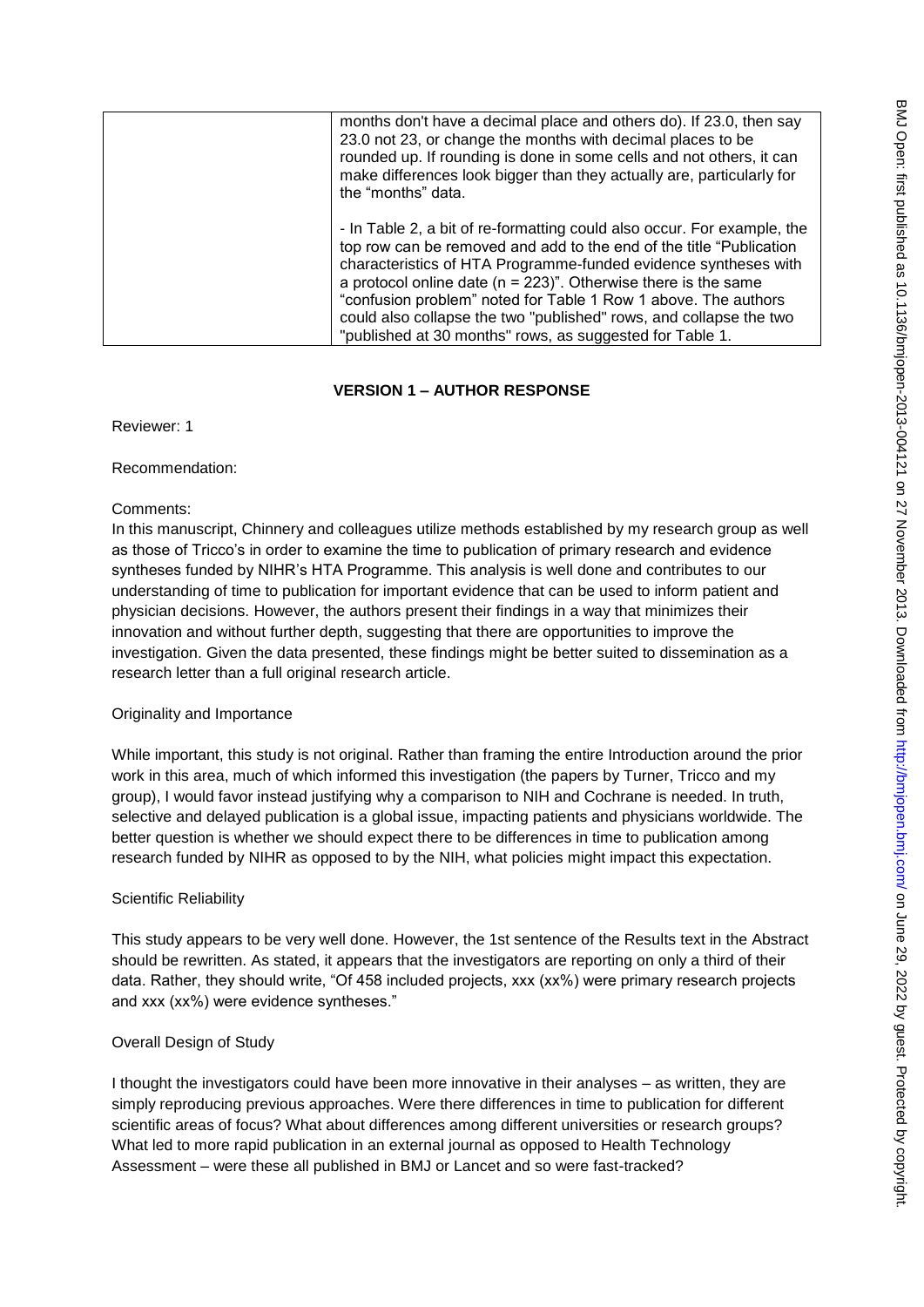My one question is why examine time to publication in both Health Technology Assessment and other external journals? Since publication in Health Technology Assessment constitutes formal publication, in a MEDLINE-indexed journal available to the scientific community, does it matter? As an American, it is not clear to me why investigators are publishing in multiple journals. Wouldn't publication in one disqualify publication in another?

### Methods

It would be helpful to know more about the sample being studied. What diseases are these studies and syntheses focused on? How many were co-funded by industry? How many of the clinical research studies were single site versus multisite? How many were examining therapeutic interventions versus diagnostic tests versus epidemiology studies? Was most of this work done by investigators at a few universities and colleges, in the UK versus Wales or Ireland?

Specific comment: Information about the journal Health Technology Assessment does not belong in the Methods.

Specific comment: As this is a stand-alone paper, I would provide further description of the sample construction used by Turner – it's not clear without going to the cited paper what projects were included in the larger sample and how generalizable the sample might be.

Specific comment: Which (and how many) members of the project team abstracted all of the relevant information, including project dates. We have found this information can be complicated to abstract and requires validation.

#### **Results**

Specific comment: The presentation of the Results is a bit confusing. I would suggest modifying the language to state "the median time to any publication was xx months, xx months for publication as a monograph in Health Technology Assessment and xx months for publication in any other external journal".

Specific comment: The median times to publication are provided, but I would also suggest including IQR or Ranges.

Specific comment: The investigators describe medians, but frequently use the language 'on average'; this should be avoided.

#### Interpretation and Conclusions

I was impressed by the relatively rapid dissemination of findings among research funded by the NIHR – what can other funders learn from this success?

Abstract

See comments above.

Additional Questions: Please enter your name: Joseph Ross

Job Title: Assistant Professor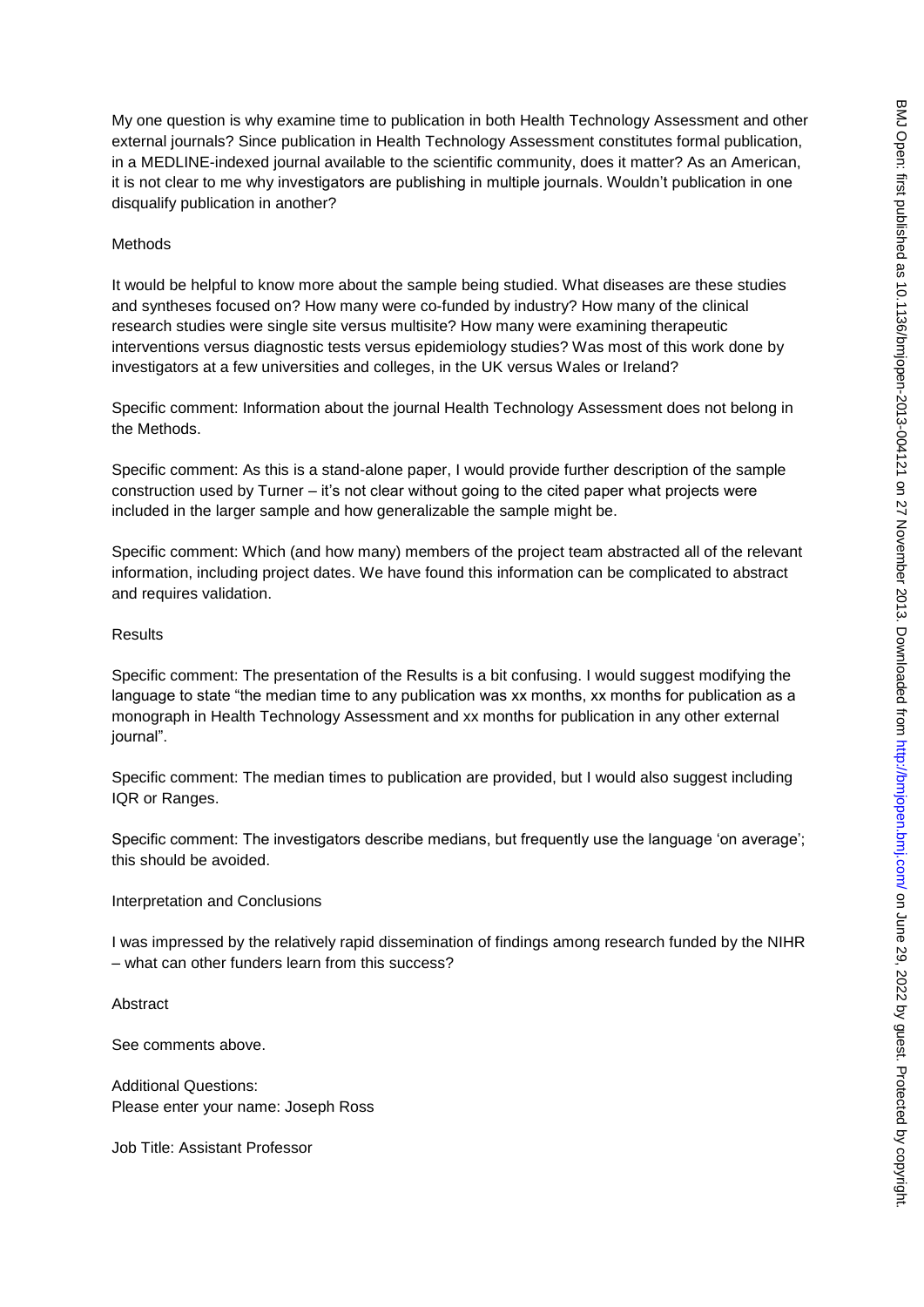Institution: Yale University

Reimbursement for attending a symposium?: No

A fee for speaking?: No

A fee for organising education?: No

Funds for research?: No

Funds for a member of staff?: No

Fees for consulting?: No

Have you in the past five years been employed by an organisation that may in any way gain or lose financially from the publication of this paper?: No

Do you hold any stocks or shares in an organisation that may in any way gain or lose financially from the publication of this paper?: No

If you have any competing interests <A HREF='http://bit.ly/VW8GVB'target='\_new'>(please see BMJ Group policy ) </a>please declare them here:

Reviewer: 2

Recommendation:

Comments:

This manuscript describes a retrospective cohort study that assesses the time-to-publication of primary research and evidence syntheses funded by the NIHR HTA in the Health Technology Assessment journal and in external journals.

This study adds to the published literature by building on a previous study (Turner et al. 2013—Ref 7) that assessed the publication rate of studies funded by the NIHR HTA programme. The current study assesses a sub-sample of the Turner study: those research projects registered in the NIHR research programmes database that planned to submit their draft final report to the HTA journal on/before 9 December 2011. In addition to providing the publication rate of this sub-sample (Turner provided overall rates), the authors of the current study also provide original data concerning the median timeto-publication and the publication rate at 30 months of this sub-sample. The authors helpfully provide this data for evidence syntheses and primary research/trials separately (as well as the whole sample), and for publication in the HTA journal and external journals separately (as well as the whole sample).

This work addresses an important topic on which general readers could benefit from more data. The publication practices and biases that this study aims to investigate are prevalent in the research community, so I welcome the opportunity for "researcher-readers" to further understand via new empirical data the implications of the current health research publication process. These publication practices and biases are also of direct consequence to health policy and practice, and particularly so for this study sample, as it consists of government-funded, applied research that is intended to inform the UK NHS and other health services.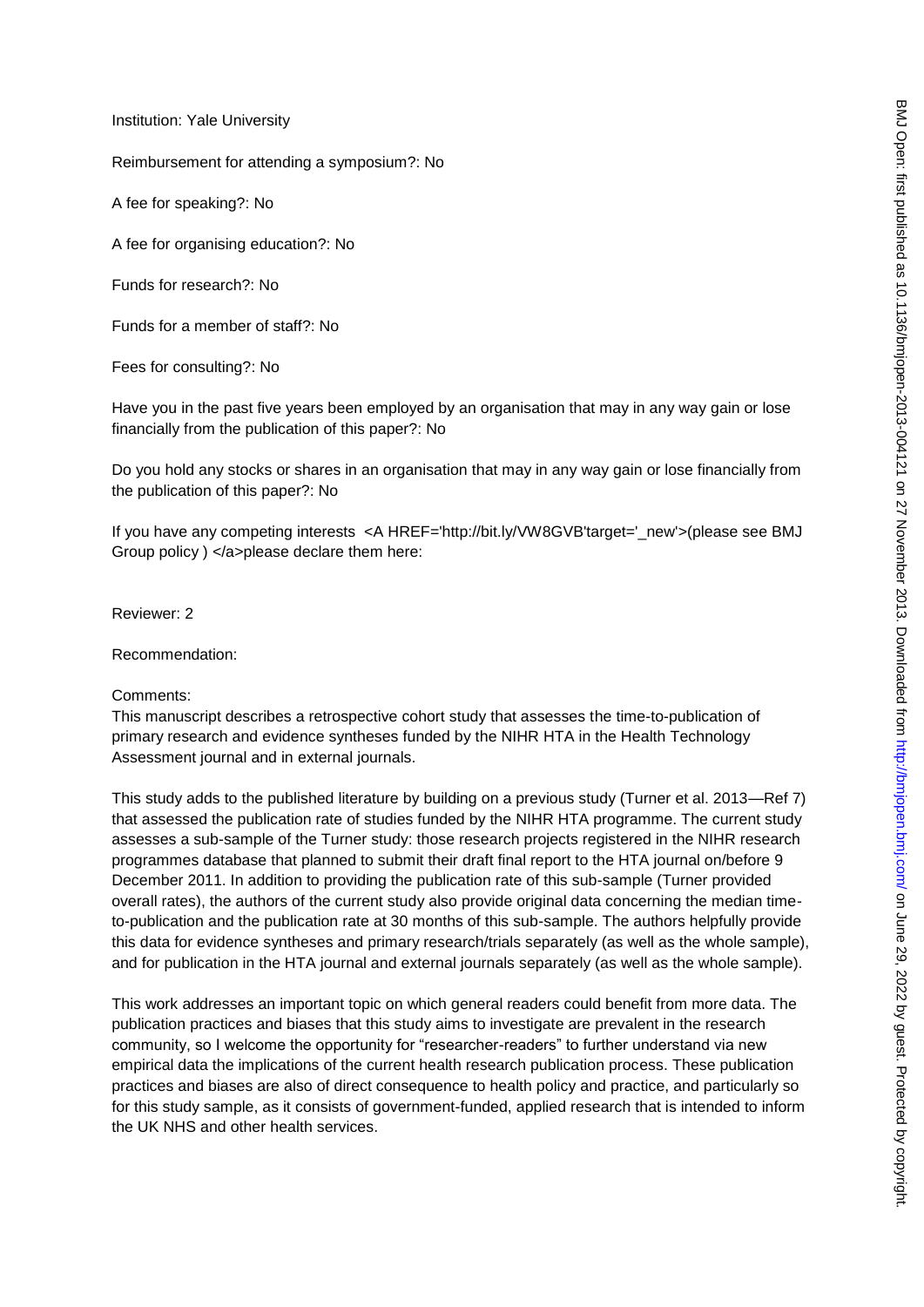Given the importance and potential use of new data in this area, there are some methodological items in line with the STROBE guidelines for observational research that should be addressed before revisiting the decision to publish this manuscript. I have listed these items in order as they appear in the manuscript.

The introduction section could benefit from a few quick clarifications of the specific research questions or hypotheses of the study. The authors state that the objective of this study is to determine time-topublication for this sub-sample of HTA-funded research. However, there is no mention of the other purposes of this study (as judged by the analyses): i.e., to investigate the overall publication rate and the publication rate at 30 months of this sub-sample. The authors also state that the aim of the study is to "compare time to publication with other public sector funders." I am not sure whether this is appropriate to explicitly report as a study objective, as the authors do not analyse time-to-publication of other funders themselves, but rather compare the results of their analyses on HTA research to the results of other studies that also have different time frames and different methodologies. As the methods of this study are designed only to assess publication rates for this sub-sample of NIHR HTAfunded research, the reported study objectives should reflect only this, and comparisons of the results of this study to the results other studies should more appropriately be moved from the results section to the discussion section.

Regarding the overall study design, I am not sure whether "retrospective cohort" is an appropriate label for this study given what appear to be the actual analyses of interest. In a retrospective cohort study, researchers investigate "participants" (which, for this study, are HTA-funded research projects) in which an exposure was either present or absent to see whether this presence or absence leads to differences in the outcome of interest. As such, I take the "exposure" for the current study to be the type of research: primary research vs. evidence syntheses. While these data are analysed and reported separately, the introduction and discussion do not explicitly discuss how time-to-publication may differ between the two and why this matters. Instead, the comparison of interest appears to be between the overall sub-sample of this study and the samples of studies about other public sector funders. The authors should either provide more explication of the importance of the comparison between primary research vs. syntheses (e.g., when citing the Turner and Tricco studies in the introduction), or perhaps label the study as a cross-sectional analysis with sub-group analyses (like the Ross 2012 study cited).

A serious concern that I have about the methods is how the authors located publications of HTA funded research in external journals. The authors state that they searched the HTA journal website for the online publication date of the first report of all projects in an external journal. As they themselves note in the discussion, this could significantly underestimate the publication rate and median time-topublication in other journals. Without running searches in other databases, searching trial registries, looking at researchers' CVs/bios, etc., the authors of this article are entirely relying on the authors of other studies to report external publication to HTA. Consequently, I am apprehensive as to whether the data provided about external publications is accurate or is rather an artifact of the study methods. For example, this search strategy could be is one of the reasons why a main comparison of the retrospective cohort method—median time-to-publication of evidence syntheses in HTA vs. external journals—was not possible: the authors note in the discussion that preliminary work has found PIs to under-report their external publications by 15.8%. If the current study methods yielded 99 evidence syntheses published in external journals, and such publication is under-reported by 15.8% according to previous estimates, than the 99 found is really 84.2% of the 118 external evidence synthesis publications "out there." As  $118 = 52.9\%$  of the total number of evidence syntheses in this subsample, the study methods could have prevented a key analysis in this paper (e.g., comparing median time-to-publication of syntheses in HTA vs. other journals) if the under-reporting estimate is accurate. This problem is doubly confounded by the authors' note in the discussion "strengths and limitations" section that they may also be underestimating how long HTA-funded studies take to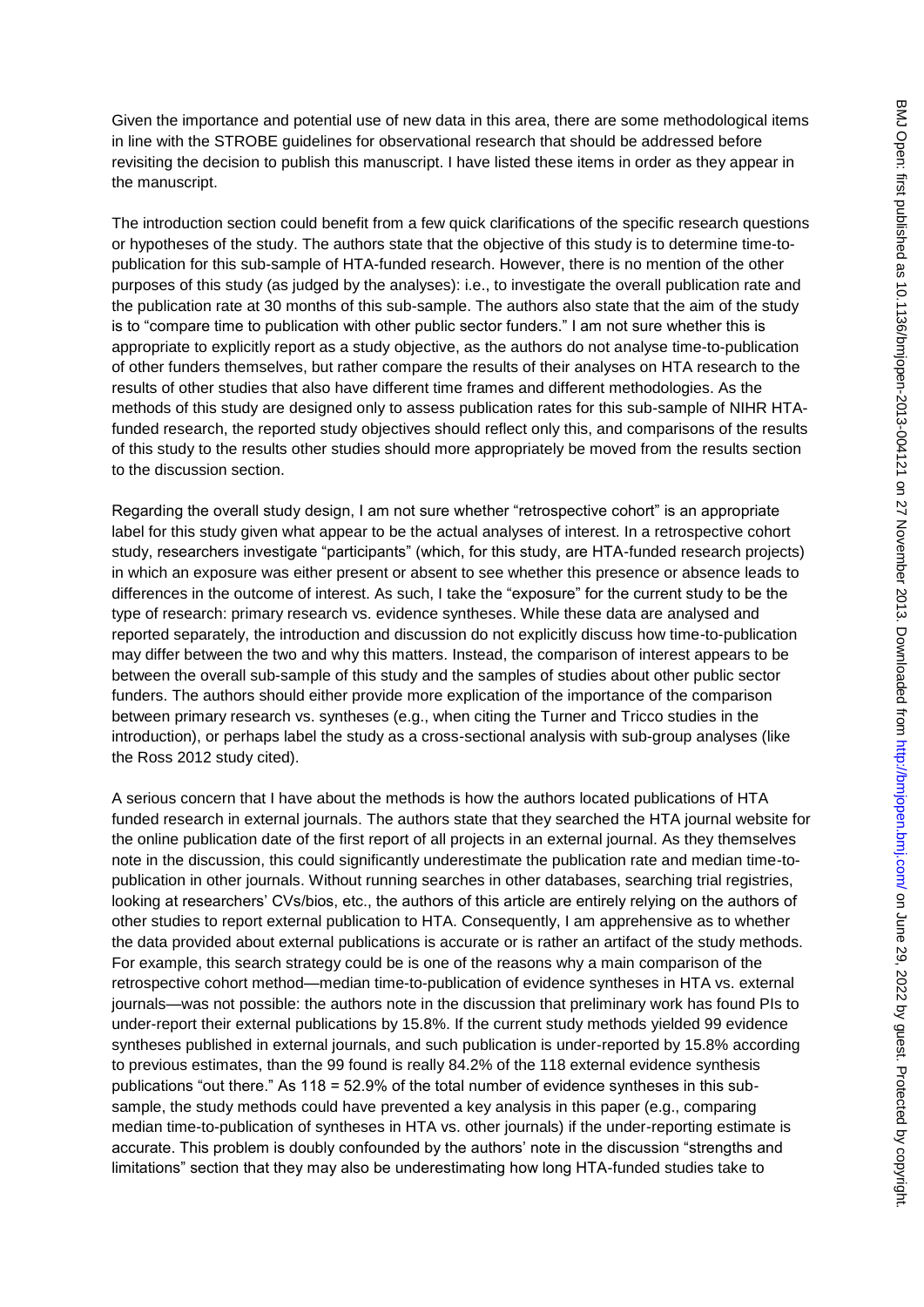publish overall due to exclusion of older projects. If the authors are underestimating both how long HTA-funded research takes to publish overall AND how many external pubs there are, then there is the further possibility that conclusion that NIHR HTA-funded research is promptly published, and the HTA journal a reason for this, are artifacts of study methods.

In the methods "data analysis" section, the authors note that the cumulative percentage of HTAfunded studies published in the HTA journal series was compared to other peer-reviewed journals. However, no formal statistical analyses of such a nature were done, like they were with the median time-to-publication Mann-Whitney U tests. The authors should either change this claim or perhaps perform Chi2 analyses to indicate whether publication rates differ by type of project, journal outlet, and overall vs. 30-day benchmarks.

In the results and figure 1, it would be helpful for the authors to differentiate between and specifically refer to the numbers of studies potentially eligible, examined for eligibility, confirmed eligible, included in the study, and analysed. For example, the beginning of the results text says that the authors ―identified 458 projects for inclusion in our analyses‖, which sounds like 458 studies were analysed, when 378 were analysed but 458 were eligible.

In the results "primary research" section, please provide the inter-quartile range for all medians. It is particularly important to provide this variance data in this section, as the data disaggregated by monograph vs. external journal have higher medians than the median when they are combined. At the moment, I am also unclear how the data from Table 1 reported in this section are organised: perhaps this could be organised more clearly? For example, the authors could report the data for primary research overall, then trials, and then "other" research; or the authors could report median time-topublication data, then the publication rate at 30 months, and then the publication rate overall. Lastly, if extracted, there are a few other pieces of data congruent with the study aims that would be interesting to know to contextualise results: i.e., (1) how many publications are published in both HTA/other journals vs. just HTA vs. just other journals at 30 months and overall, and (2) the data for "other primary research" as is reported for "trials". I understand that these data may not have been collected, there are page limits to the manuscript, and/or the authors may rightfully reply that this data is not relevant, yet I thought I should flag my interest in this data while reading the paper just in case.

In the discussion "comparison with other studies" section, the authors note a new study indicating more prompt publication of NIH-funded trials in recent years. In light of this, the authors need to be more cautious about how they compare their results to NIH-funded trials. Throughout, it would be more accurate to nuance claims by saying HTA-funded research is prompt "in comparison with other public sector funders" and that there is a possibility that newer trials/reviews overall (i.e., HTA funded or otherwise) may be improving publication practices in light of CONSORT, AllTrials, PROSPERO, etc.

In the discussion, the authors should also comment on how NIHR HTA funding and Health Technology Assessment guidelines might lead to the observed results: e.g., the requirement to submit final reports within 14 days of project completion, need to retain copyright (which other journals might not like), average time from submission to publication = 40 weeks, etc., are important to know in order to contextualise results and provide possible mechanisms for the findings that other groups (e.g., NIH, Cochrane) can adopt. The researchers note in the "conclusion and recommendations" section that ―researchers are contractually obliged to publish their findings in full‖: are there any other HTA policies worth noting? E.g., do researchers have to publish in HTA before other journals? I am also not sure of the authors claim that the HTA journal series "provides a means of publication for those projects that would not otherwise reach the public domain", as authors may not be publishing as much in external journals because they have to publish in HTA. A valid question for the authors to address here is: if HTA didn't exist, would the authors publish elsewhere because they want a publication for their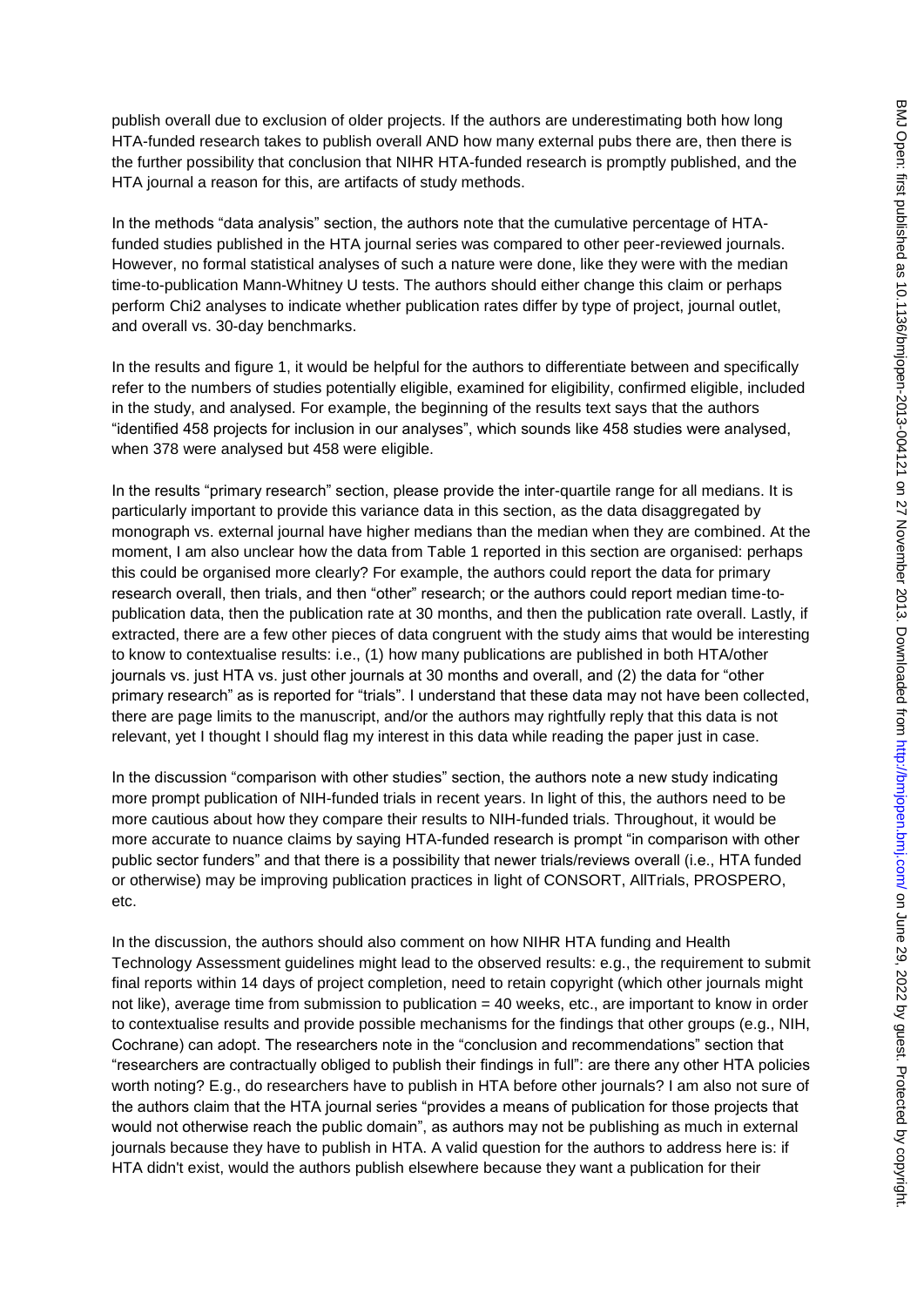research and didn't already have to publish a full monograph in HTA? As the authors themselves note in the introduction, many authors see their duty to the public as ending with the final report. Due to the lengthiness of HTA reports, some authors might stop with the HTA journal when they otherwise would have published elsewhere. I whole-heartedly agree that the HTA monograph series is valuable, particularly in providing open access and more comprehensive reporting than the vast majority of external journals allow, but I am not sure the claim that "projects ... would not otherwise reach the public domain" is accurate.

In the discussion "implications" section, given the general audience of BMJ, the authors might consider the audience-dependent definitions of "laudable"/"prompt" given the lack of an objective or a priori standard for time-to-publication and publication rates. As a researcher, I agree that the data for NIHR HTA-funded research is laudable and prompt compared to the data about NIH-funded trials (from the Ross 2012 study) and Cochrane reviews, though policy-makers and practitioners may think that (in trials for example) waiting over two years from project completion to publication is a long time for these data to reach the public. Moreover, the Ross 2013 study indicates that NIH-funded trials may be published more quickly now. I think it is worth noting this context throughout the discussion section and perhaps commenting on whether the data from this study further indicate that health research in general needs to work on quickening the processes of making scientific data available to the public.

Overall I think that this study could provide new, important empirical data for a general health research audience. The above points about study methods should be addressed before publication of this information is further considered.

#### Stylistic comments:

- In the section "What is already known in this topic" (and the rest of the article), please report the median time to publication in Cochrane reviews in months rather than years, as the NIH data is reported in months, and the data this study adds are also reported in months. There should be consistency in reporting of measurement units throughout the paper to facilitate comparisons.

- In the abstract "results" section, please report the number of trials, as is done for primary research projects and evidence syntheses. Please report all "months" data consistently to one decimal point (this should also be done for the rest of the article: this inconsistency occurs in the introduction, results, and discussion). Also provide the exact percent for evidence syntheses published in an external journal rather than stating "fewer than half did".

- In the introduction, Reference 3 is from 1987, which is outdated considering the vast changes in publication practices over the last 15 years. Is there a more up-to-date reference to use instead?

- In the methods "data source" section, please update the data about the HTA journal to reflect the 2012 JCR, which is now out and was available when the paper was submitted (study submitted 5 July 2013; 2012 JCR published 20 June 2013).

- In the methods "cohort sample" section, could the authors please add a note explaining how one knows whether projects planned to submit their draft final report on/before 9 December 2011? Is there a section about this in the NIHR research programmes database?

- In the methods "data analysis" section, there is a run on sentence: "compared to other peer reviewed journals, time to publication".

- In the results "primary research" section, please provide the full data for the Mann-Whitney U test rather than just the p-value, for example "U(df) = u value,  $Z = z$  value, p value".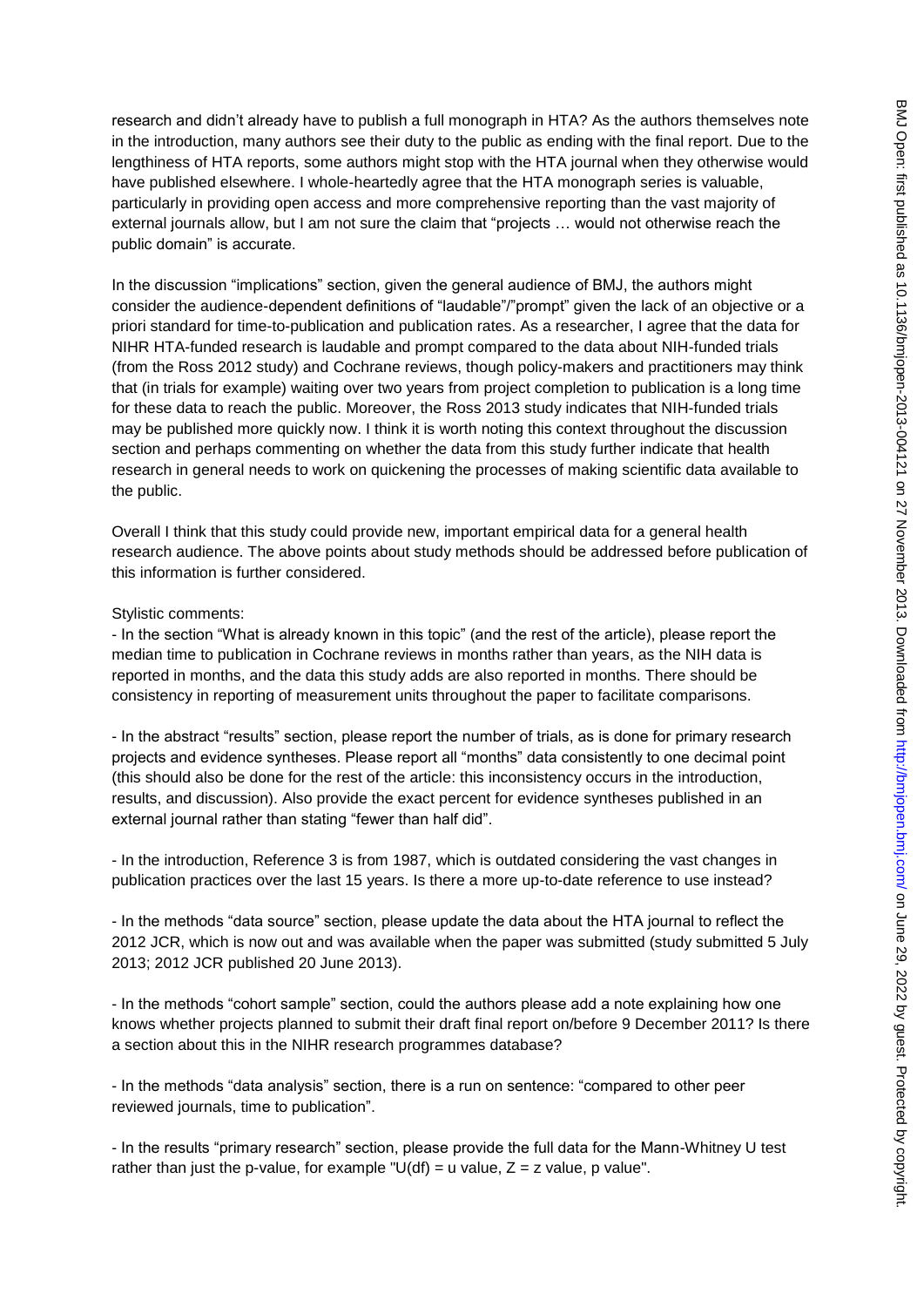- In the results "evidence synthesis" section, I think it would help clarify why Table 2 has a cell missing by adding a clause like "fewer than 50% of evidence synthesis projects publish in other peer-reviewed journals, so it was not possible to test for statistical significance.‖ I was confused at first as to why Table 2 had that missing cell.

- In the discussion "comparison with other studies section", there are a few typos: "Sixty-eight per cent" should be "68%" to be consistent with rest of paragraph, and "Cochrane reviews have a median time to publication is 29 months" should change "is" to "of".

- In the discussion, should the statement "The median time to publication in the monograph and an external journal could only be compared for primary research (as over half of the evidence syntheses do not have a recorded external publication)" be moved from the "implications" to "strengths and limitations" section? As the purpose of the article (according to the title) is to investigate time-topublication, this strikes me as a limitation that requires further discussion rather than an implication.

- Throughout the manuscript, could the authors please italicise HTA when they are referring to the journal to avoid confusion?

- In Figure 1, the authors should add two more boxes for clarification: "Total Primary Research in Cohort = 184" and "Total Evidence Syntheses in Cohort = 274".

- In Table 1, a bit of re-formatting could make the table easier to scan. For example, the authors could remove the row that says "Number of studies (in the cohort)" and instead change the top row to "Primary research ( $n = 155$ )" and "Trials ( $n = 126$ )". Glancing over the first row as it stands, it is easy to confuse that all 155 studies have been published in the HTA and an external journal. The authors could also collapse the second and third rows to read "Number of studies published (%)", and columns to therefore read "144 (92.9%)", "137 (88.4%)", etc—same change for bottom two rows as well. I also ask for consistent use of decimal places (some months don't have a decimal place and others do). If 23.0, then say 23.0 not 23, or change the months with decimal places to be rounded up. If rounding is done in some cells and not others, it can make differences look bigger than they actually are, particularly for the "months" data.

- In Table 2, a bit of re-formatting could also occur. For example, the top row can be removed and add to the end of the title "Publication characteristics of HTA Programme-funded evidence syntheses with a protocol online date ( $n = 223$ )". Otherwise there is the same "confusion problem" noted for Table 1 Row 1 above. The authors could also collapse the two "published" rows, and collapse the two "published at 30 months" rows, as suggested for Table 1.

Additional Questions: Please enter your name: Sean Grant

Job Title: Research Assistant

Institution: Centre for Evidence-Based Intervention, University of Oxford

Reimbursement for attending a symposium?: No

A fee for speaking?: No

A fee for organising education?: No